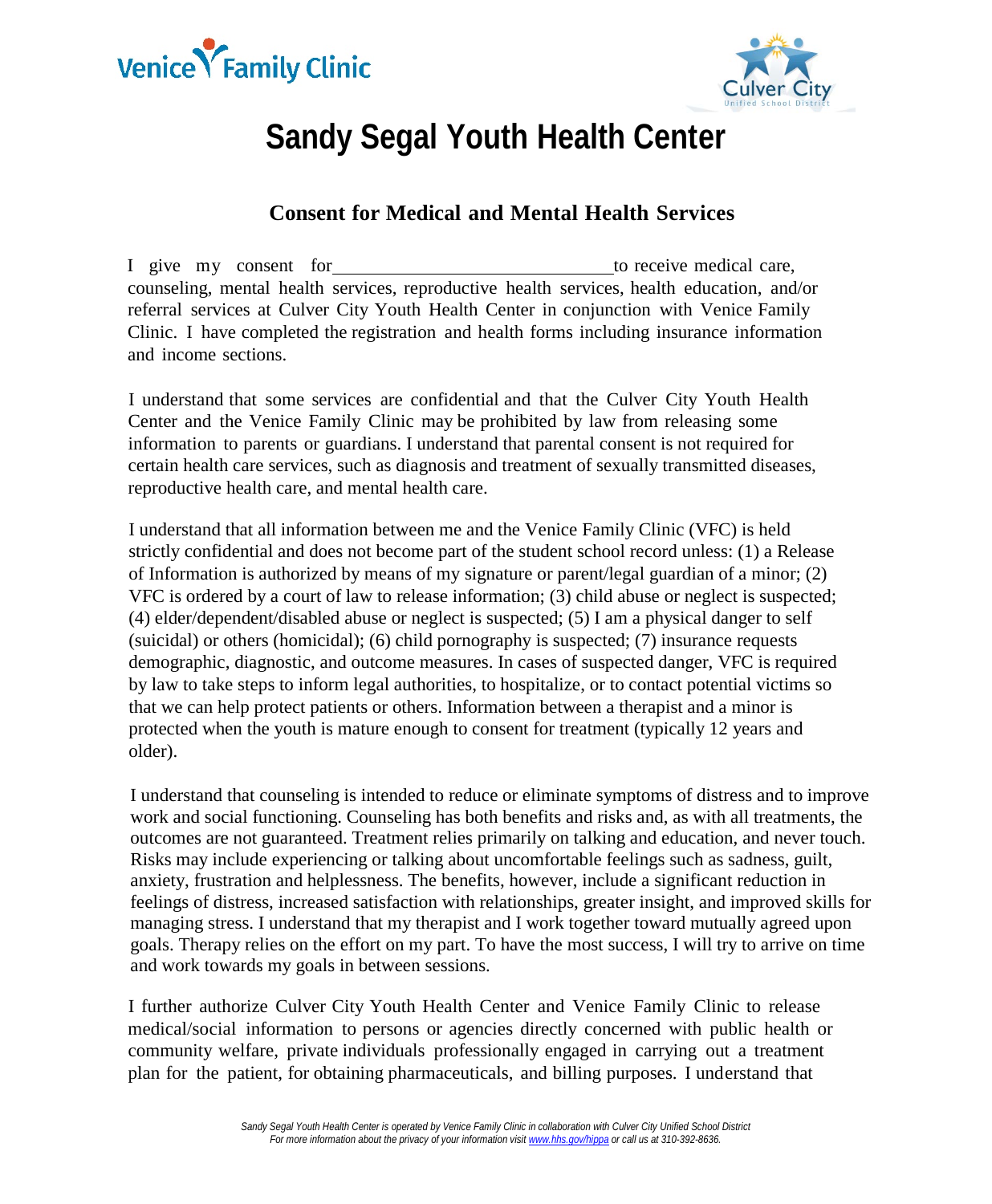



this consent form remains in effect until revoked in writing.

☐ <sup>I</sup> give consent to all services available through Culver City Youth Health Center and Venice Family Clinic. *Please be aware that minors, by law can self-consent for certain services.*

| Print Name of Student         | Signature of Student | Date                    |
|-------------------------------|----------------------|-------------------------|
| Print Name of Parent/Guardian |                      | Relationship to Student |
| Signature of Parent/Guardian  | Date                 |                         |
| Address of Parent/Guardian    | <b>Phone Number</b>  |                         |